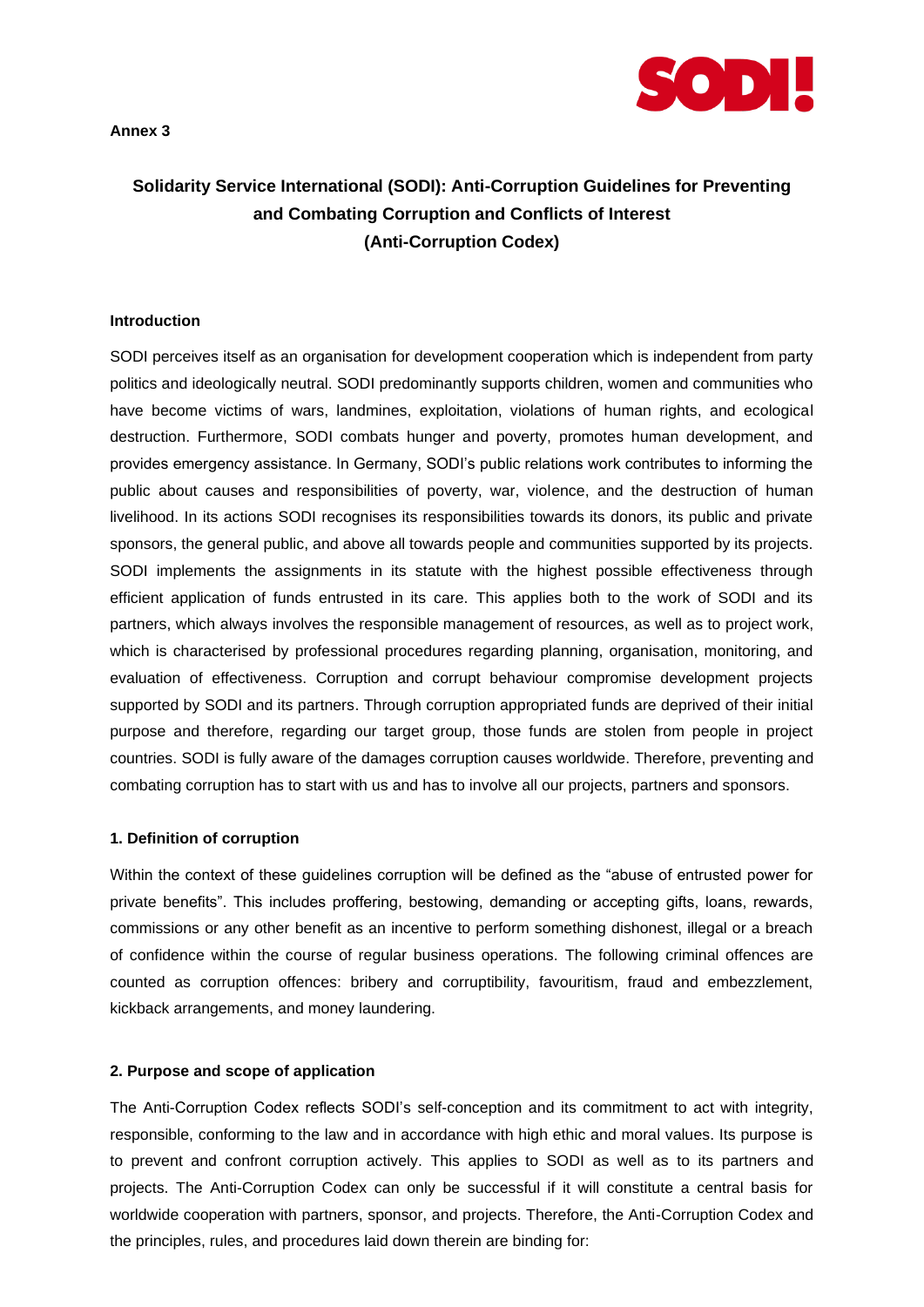

- all employees of SODI both at home in Germany and for its project coordinators abroad
- all employees of partners, sponsors, and projects supported by SODI
- consultants and other freelancers who work for SODI within the framework of a contract for work and labour
- members of committees and other persons working in an honorary capacity for SODI

The principles, rules, and procedures are integral parts of respective work contracts, service contracts, and contracts with partners.

# **3. Principles**

## **3.1 Protection from corruption**

The human right to be protected against practises and effects of corruption is affirmed and respected. This protection takes place irrespective of race, colour, sex, ethnicity, religion, degree of education, social status or nationality.

## **3.2 Transparency**

The highest degree of transparency is maintained regarding decision-making processes, scheduled and actual resource deployment, and objectives and their implementation. This also includes informing project target groups about objectives, budgets and achieved results. Furthermore, it implies extensive reporting by SODI, partners/sponsors, and projects about granting and allocation of funds.

# **3.3 Loyalty**

Employees and freelancers are loyal towards their respective employer und towards the concerns and interests of SODI. Constructive criticism is to be put forward in an appropriate manner. If indications and rumours should be directed against employees they can expect their employer to carefully and thoroughly analyse those indications. In this process malpractice has to be ruled out.

# **3.4 Confidentiality**

Entrusted sensible data and information have to be dealt with confidentially. Personal data has to be safeguarded.

#### **3.5 Participation**

In the context of development cooperation the principle of participation is considered mandatory. Thence, it has to be made sure that within programmes and projects beneficiaries and their communities have a proper say and adequate possibilities of co-determination. In addition, employees also have to be integrated into decision-making processes within the scope of their responsibility and functions.

#### **3.6 Obligation to report corruption/Committee of Trust/Ombudsman**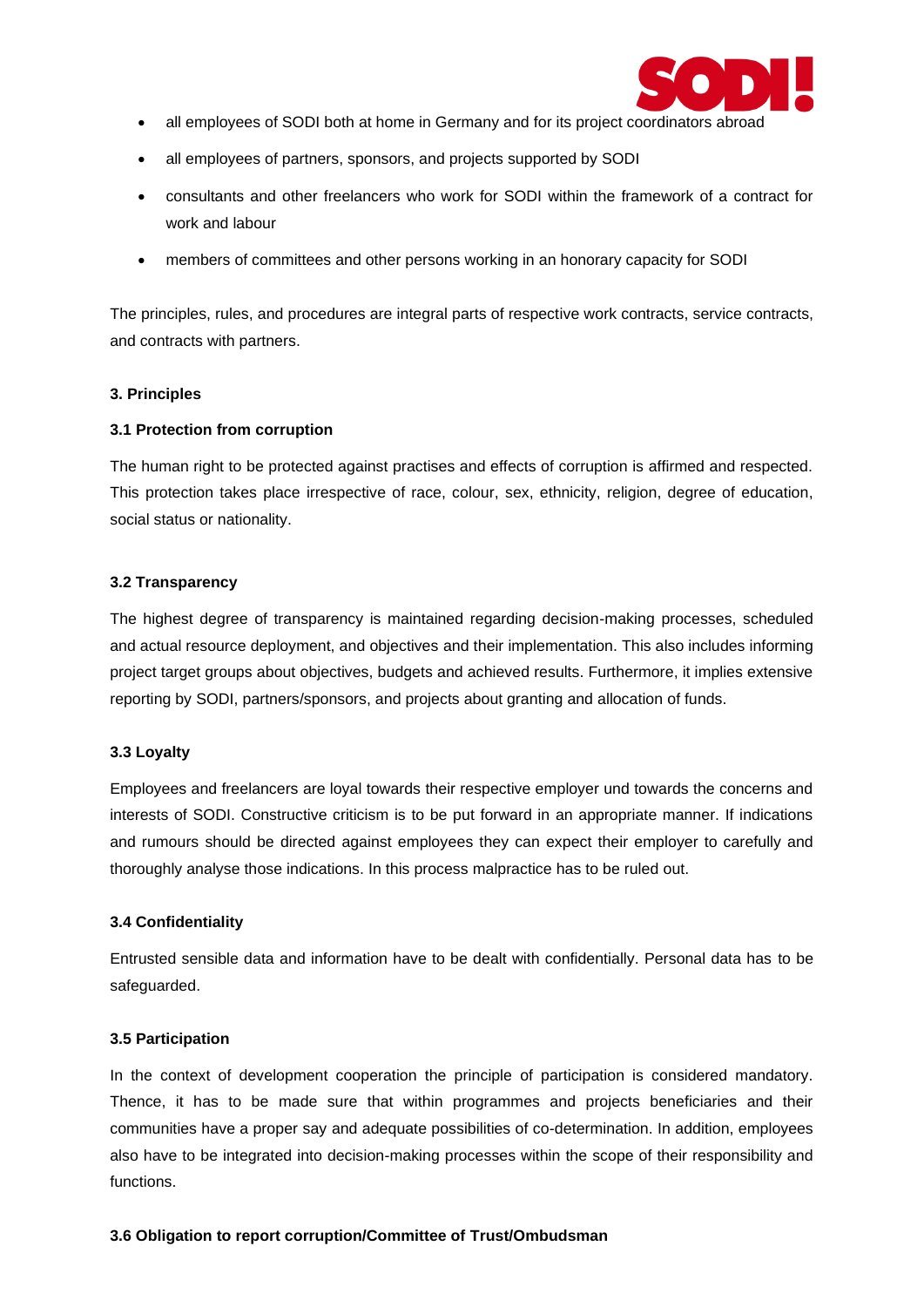

All employees in Germany and abroad have the right to refuse to get involved in acts suspicious of corruption. Moreover, they have the right and obligation to report any act of corruption they have witnessed or became victim of.

The current Ombudsman is:

Hans-Jürgen Ebert Glauchauer Straße 5 12627 Berlin email: j.ebert@yahoo.de phone: ++49 (0)30 - 9914074 mobile: ++49 (0)171 - 612 71 96

The Ombudsman, who, if required, can receive advice from the Committee of Trust, informs the board of directors of his activities in an adequate way.

# **3.7 Accountability**

Truthful, transparent and clearly understandable account is given on respective work of partners, sponsors and projects supported by SODI. What is more, the source and application of funds is presented and checked impartially, professionally and in a timely manner (e.g. by auditors).

#### **3.8 Observing the law**

During the fulfilment of tasks, respective civil and penal laws have to be observed. This applies to the same extent to respective statutes as well as to (internal) regulations and provisions as far as they are consistent with the Anti-Corruption Codex.

#### **4. Rules**

# **4.1 Active und passive bribery**

It is not allowed to accept or to give direct or indirect bribes, gifts or other benefits. Permitted are gifts of low value and a small present for a host, e.g. in the context of visiting a project or if accepting a small gift represents an act of courtesy. The executive board has to be informed about any received presents. Admissible in this context are dinner invitations as long as they are kept within the scope of customary business.

# **4.2 Conflicts of interest/personal and financial connections**

Business relations must not be utilised to obtain private benefits. To prevent conflicts of interest business matters have to be separated from private matters. However, if such a conflict of interest occurs respective supervisors have to be informed immediately. The Ombudsman has to be involved if the situation cannot be resolved satisfactorily.

The employment of a person closely related or kin to a member of the management is only permissible if they have gone through transparent application and selection procedures with unambiguously comprehensible results.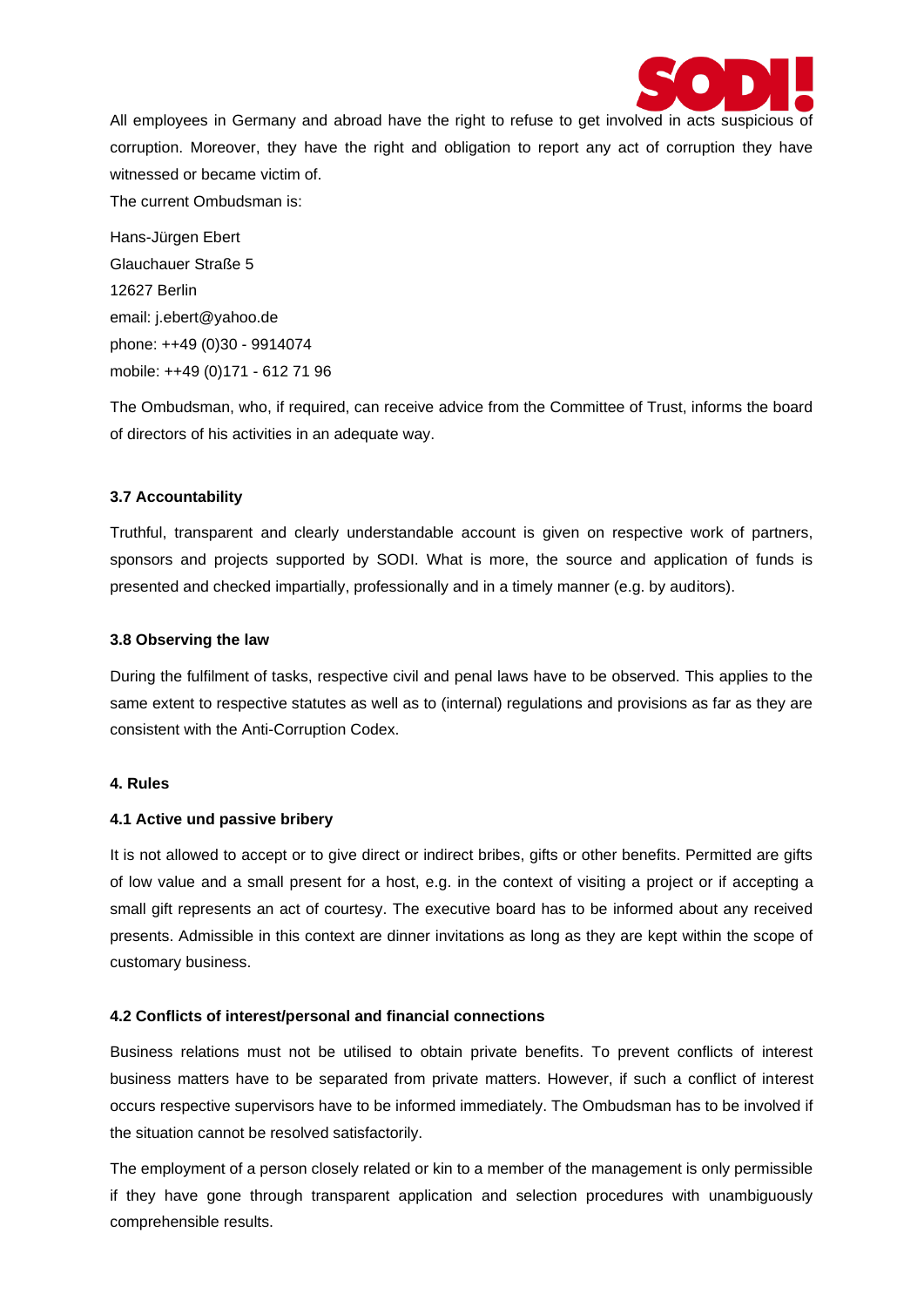

## **4.3 Internal control**

Internal controls and an appropriate internal supervision system have to ensure that work processes are taking place in an orderly fashion, laws and regulations are being observed, and corrupt behaviour is being prevented. That includes the supervision of SODI's executive board by the board of directors. The statute and the rules of procedure of the board of directors describe the cooperation among committees and the supervision and control of the executive board.

## **4.4 External audit**

Proceedings and economic activities of SODI, its partners and its projects are being audited on a regular basis by impartial authorities. That requires proper accounting, extensive financial reporting, and an annual statement of accounts, which has been checked and attested by auditors. Internal control mechanisms are a part of these inspections. This includes a finance committee, which acts as an additional controlling body of the board of directors and audits SODI's finances **on a regular basis**. What is more, at any given time a person authorised by SODI for this purpose may audit the application of funds on partner, donor and project level.

#### **4.5 Economic efficiency and achievement of objectives**

All available resources (financial means, personnel, assets) are to be utilised target-oriented and economically efficient. If infringements against the rule of efficiency and effectiveness should occur superior authorities have to be informed and asked for adjustment.

#### **5. Sanctions**

#### **5.1 Investigation**

In cases of ascertained irregularities or of reasonable suspicions a thorough investigation of respective persons responsible has to be initiated. If funds of SODI are or could be involved SODI has the right to initialise such an investigation.

#### **5.2 Reimbursement of loss, legal/employment law-related consequences**

Loss or damage has to be reclaimed by respective persons responsible. If necessary this can include civil action. Furthermore, depending on outcomes of the investigation, employment law related consequences have to be drawn (written warning or instant dismissal) and/or criminal prosecution has to be initiated (criminal complaint with authorities). Causes and deficiencies, which led to the ascertained irregularities, have to be remedied without delay.

## **5.3 Dissolution of business relations**

If partners, sponsors or projects do not participate in clearing up allegations of corruption, in remedying and removing ascertained deficiencies, and in initiating civil, employment or criminal law related consequences SODI reserves the right to end business relations and to stop financial aid immediately. Partners, sponsors and projects have the same rights if SODI does not conduct itself accordingly.